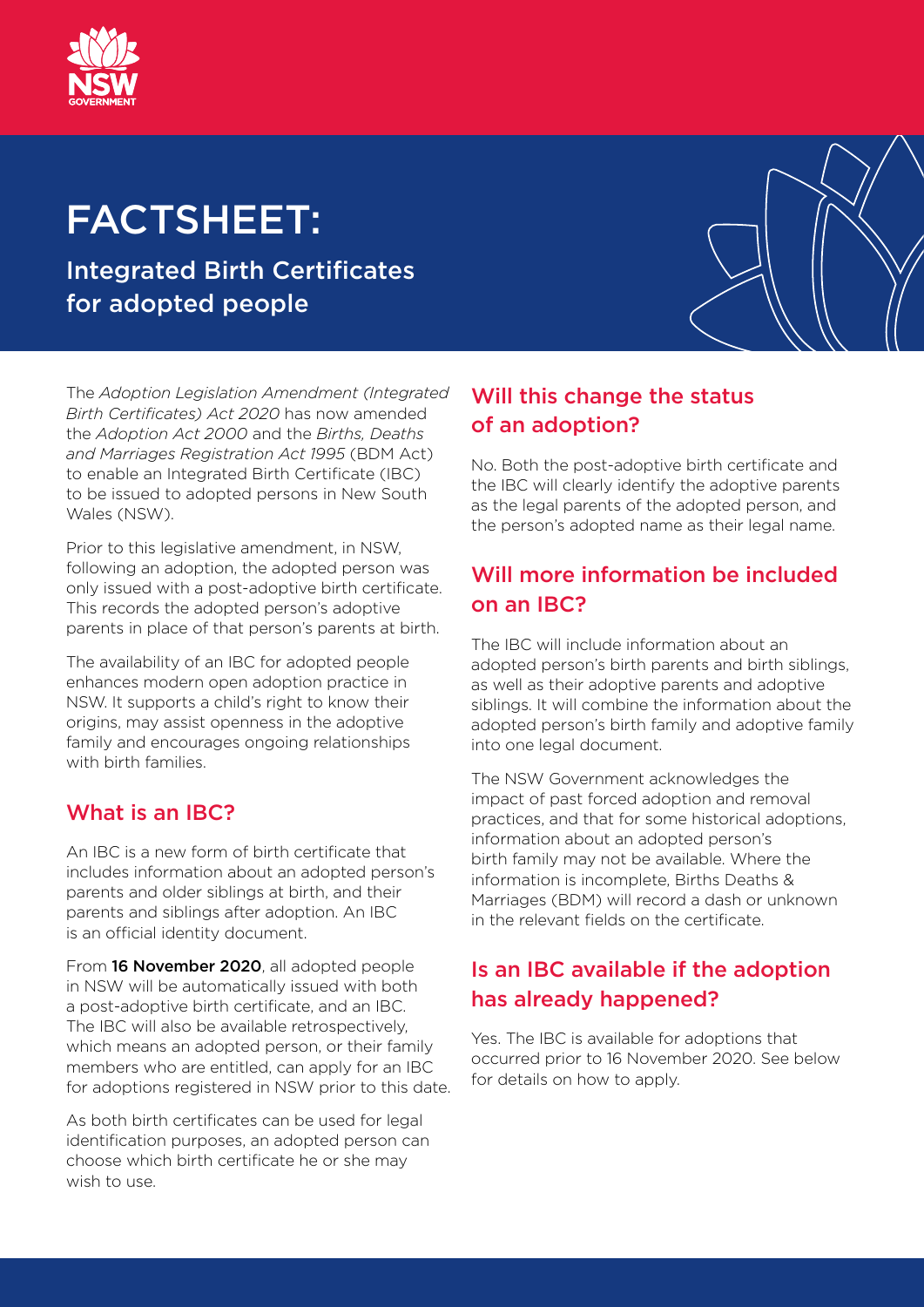#### How much will the IBC cost?

is issued a post-adoptive birth certificate with an There will be no additional cost for the issuance of an IBC at the time of adoption. A person who IBC will only be required to pay the fee for one certificate.

A person applying for an IBC retrospectively will not be charged an additional fee, if they have already obtained a post-adoptive birth certificate, however they will need to provide evidence of the previous issue.

If a person is applying retrospectively for both a post-adoptive birth certificate and an IBC, only a single fee will be charged.

If a person wishes to apply for a subsequent IBC, for example if the IBC was lost or damaged, the issuing of a subsequent certificate will incur a fee. A fee waiver can be granted in certain circumstances. This will be assessed by BDM on a case-by-case basis.

For further details about fees, please visit: [www.nsw.gov.au/topics/births/certificates-and](http://www.nsw.gov.au/topics/births/certificates-and-searches-for-an-adoption)[searches-for-an-adoption](http://www.nsw.gov.au/topics/births/certificates-and-searches-for-an-adoption)

## When can applications for an IBC be made?

The IBC will be available in NSW from 16 November 2020.

## What is the process for applying for an IBC?

If a record of the adoption has been registered under the BDM Act, an application for an IBC can be made to BDM.

Depending on when the adoption occurred and the age of the adopted person, an authority from the Department of Communities and Justice's (DCJ) Adoption Information Unit (AIU) may be required.

The AIU's contact details are at the bottom of this fact sheet.

#### If an adoption was registered in or after 2010

#### Where the adopted person is over 18 years of age

Adopted persons: may apply directly to BDM for an IBC.

Birth Parents and Adoptive Parents may apply for the IBC directly from BDM.

#### Where the adopted person is under 18 years of age

Adopted persons: will need their adoptive parents to apply for their IBC or will need to provide BDM with their written consent. If it is not possible to gain their consent, please contact the AIU.

**Birth Parents:** will first need to obtain an Adoption Information Certificate (AIC) by completing the 'Application to obtain adoption information' which may be accessed from [www.facs.nsw.gov.au/families/adoption](http://www.facs.nsw.gov.au/families/adoption) or by contacting the AIU.

Adoptive Parents may apply for the IBC directly from BDM.

## If an adoption was registered before 2010

#### Where the adopted person is over 18 years of age

Adopted persons: will first need to obtain an AIC by completing the 'Application to obtain adoption information' which may be accessed from [www.facs.nsw.gov.au/families/adoption](http://www.facs.nsw.gov.au/families/adoption) or by contacting the AIU.

**Birth Parents:** will first need to obtain an AIC by completing the 'Application to obtain adoption information' which may be accessed from [www.facs.nsw.gov.au/families/adoption](http://www.facs.nsw.gov.au/families/adoption) or by contacting the AIU.